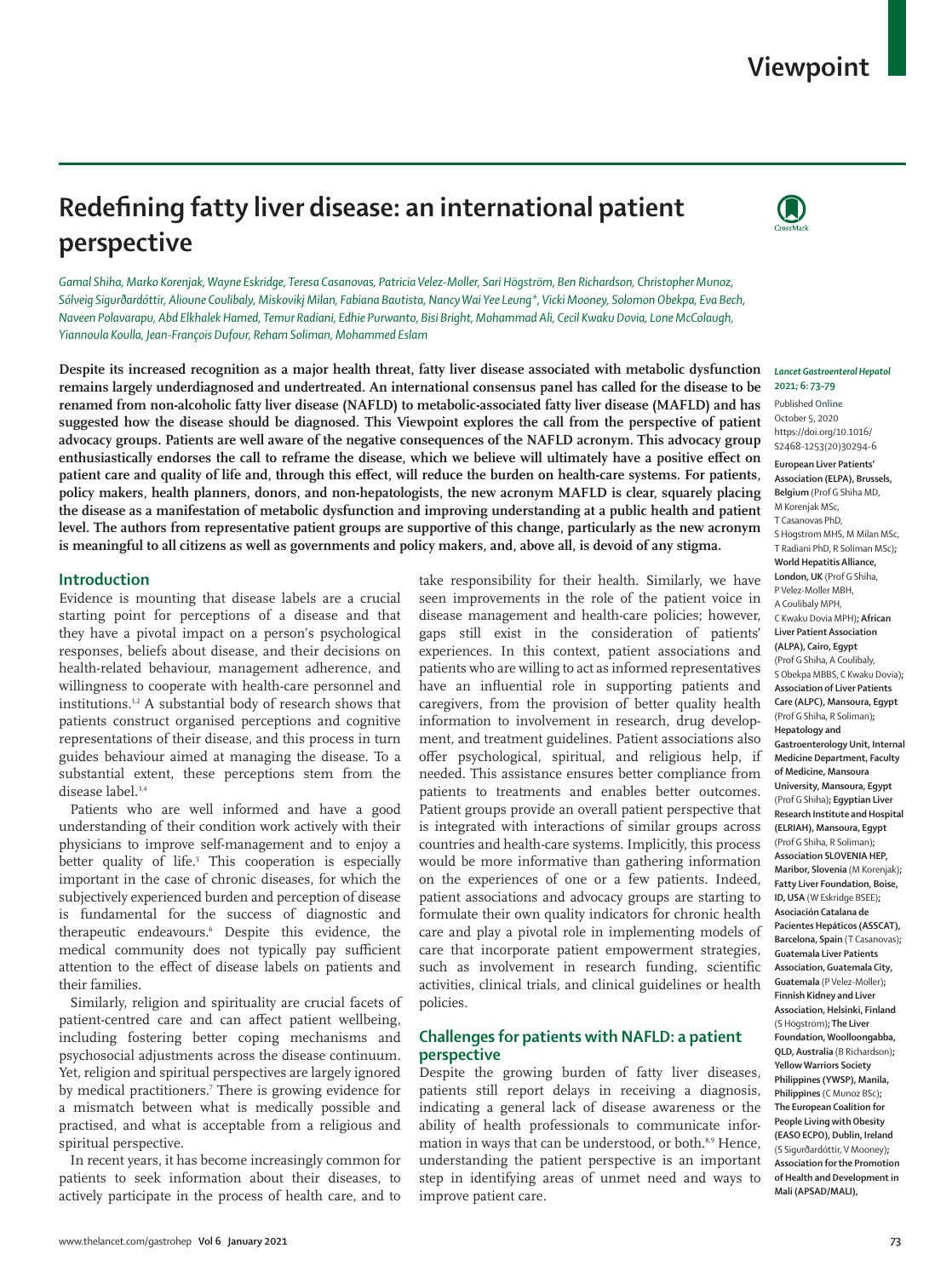

*Figure 1:* **Key negative implications of the name NAFLD from a patient perspective** NAFLD=non-alcoholic fatty liver disease.

**Bamako, Mali** (A Coulibaly)**; Association of the Malians of Washington DC (AMAW), Washington DC, USA** (A Coulibaly)**; Hepar Centar, Bitola, North Macedonia** (M Milan)**; Fundación Sayani, Jujuy, Argentina** (F Bautista)**; ASIAHEP Hong Kong, Hong Kong Special Administrative Region, China** (N W Y Leung MD)**; Advocacy for the Prevention of Hepatitis in Nigeria (APHIN), Benue State, Nigeria** (S Obekpa)**; La Federación Nacional de Enfermos y Trasplantados Hepáticos (FNETH), Madrid, Spain** (E Bech)**; Save the Liver Foundation, Hyderabad, India** (N Polavarapu FRCP)**; Arabic Association for the Study of Diabetes and Metabolism, Cairo, Egypt**

(Prof A E Hamed MD)**; Department of Internal Medicine, Hepatology, and Diabetes, Egyptian Military Medical Academy, Cairo, Egypt** (Prof A E Hamed)**; Hepatitis C Cured Patient Association, Tbilisi, Georgia** (T Radiani)**; Budi Lukmanto Foundation, North Jakarta, Indonesia** (E Purwanto PhD)**; Live Well Initiative (LWI), Lagos, Nigeria**  (B Bright MPH)**; National Liver Foundation of Bangladesh, Dhaka, Bangladesh** (Prof M Ali FRCSE)**; Cedaku Foundation of Ghana, Ho, Ghana** (C Kwaku Dovia)**; Leverforeningen, Odense C, Denmark** (L McColaugh)**; Cyprus Liver Patients Association,** 

**Nicosia, Cyprus** (Y Koulla)**; Swiss NASH Foundation,**

Here, we use our experiences as patient representatives involved in advocacy to provide our view on calls to replace the term non-alcoholic fatty liver disease (NAFLD).<sup>10,11</sup> We consider the potential implications of removing the "alcohol" label and redefining the disease to improve patient care for individuals with fatty liver disease. The following aspects were identified by participants as key themes, in terms of unmet needs from a patient perspective: stigmatisation, confusion, trivialisation, lack of choice of treatment and holistic patient management, inadequate consideration of religion and spirituality in patient care, and a paucity of patient organisations (figure 1). Renaming NAFLD to metabolic-associated fatty liver disease (MAFLD) helps in addressing many of these challenges.

### **Stigmatisation**

Health condition-related stigma is a type of stigma attached to individuals living with a specific health condition or disease and can be subdivided into public stigma and self-stigma.<sup>12</sup> Stigmatisation can have a negative effect on self-esteem and lead to an impairment in quality of life, personal management of health, and the ability to cope with a disease. The fear of stigma is also a factor linked to adverse attitudes and behaviours, including self-denial of a diagnosis, treatment avoidance, decreased compliance, missed appointments, and early termination of treatment.<sup>13-16</sup> Hence, addressing stigma, understanding its underlying factors, and undertaking all possible measures to minimise it are crucial to delivering quality health care.<sup>17</sup>

The concept and the name NAFLD have been questioned by various stakeholders, particularly patients. An important reason for this dissatisfaction is the high degree of stigmatisation of all diseases and disorders that have the terms "alcohol" or "alcoholic" in their names.<sup>13,18</sup> This stigma is even more relevant in paediatric diseases,<sup>19</sup>

for which alcohol consumption is typically not a concern; however, the name brings its associated stigma with it. In our experience, inclusion of the word "alcohol" reduces the likelihood of follow-up and adherence to medical care. We have heard heart-breaking stories from patients diagnosed with NAFLD, about the way their disease is perceived among family and friends, often leading to non-disclosure of their diagnosis. Thus, besides the burden of being sick, these [patients](https://elpa.eu/living-with-stigma-of-alcohol-dependance) also carry the burden of silence. Notably, in our experience, we have not seen the same stigma associated with NAFLD in the field of viral hepatitis. Studies consistently show that patients with NAFLD report worse health-related quality-of-life scores, physical and mental health, and fatigue than do patients with other chronic liver diseases, such as chronic hepatitis B and C.<sup>20</sup> This stigma represents one of the major challenges we face in raising awareness of NAFLD.

In addition, NAFLD is often referred to and perceived as a self-inflicted disease, implying that personal behavioural choices are the primary determinants of the chances of developing the condition. This convenient and simplistic framing places the responsibility on the individual, ignoring the influence of other non-personal and nondietary factors (eg, age, sex, ethnicity, medications, genetic variation, comorbidities, ability to exercise, and broad socioeconomic and cultural factors) that contribute to the disease or the development of risk factors for NAFLD such as obesity.<sup>21</sup> The perception of personal blame leads to shame and stigmatisation, compounds the burden of disease on patients, and diminishes their motivation to seek help.

### **Confusion**

Inaccurate lay views of a disease can lead to the adoption of unhelpful treatments and coping strategies or poor adherence to treatment. When the name NAFLD was originally coined, it was intended to clearly differentiate the causes of this disease from alcohol-induced fatty liver disease. However, the name NAFLD perpetuates false assumptions among patients that fatty liver disease represents a diagnosis of exclusion or a prime example of a self-inflicted disease.<sup>22</sup> Moreover, the name NAFLD focuses on a criterion—exclusion of alcohol—that is neither necessary nor sufficient to diagnose the disease. It is illadvised to convey NAFLD as a disease with pathological changes that simulate alcohol-induced liver changes to individuals who have never consumed alcohol. This message initiates misunderstanding between clinician and patient, and results in confusion. Misunderstanding is a barrier to effective patient education and communication with the public and policy makers. The actual cause metabolic dysfunction—is misinterpreted and the control strategy—metabolic health awareness—is ignored. It is time to recognise that the advances made since first coinage of the NAFLD disease label four decades ago make it imperative to assign a name that reflects the complex metabolic interactions characterising the disease and its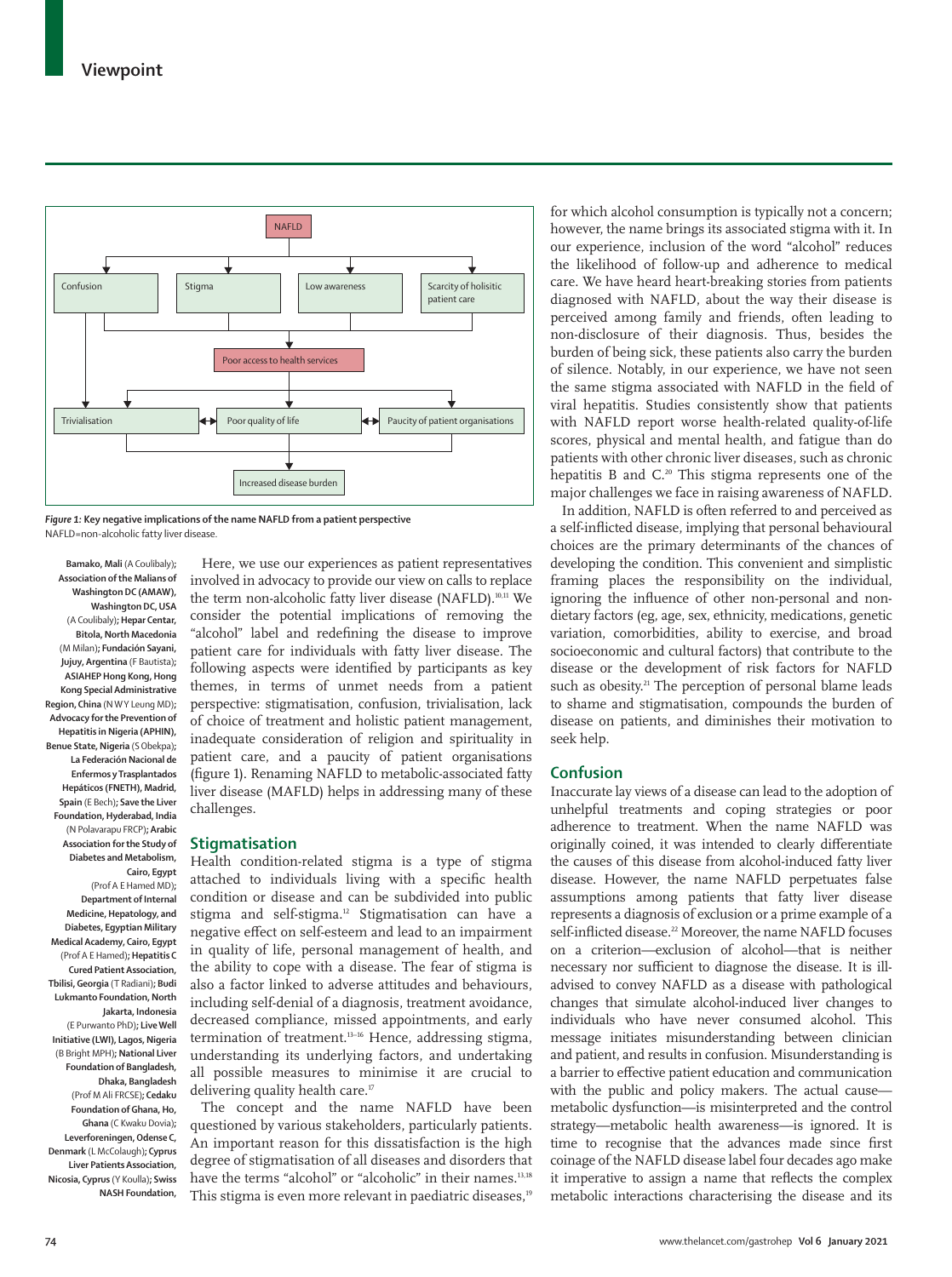complications, both within and outside the liver. Indeed, addressing this issue by developing more specific criteria for diagnosis should ultimately lead to more people being engaged in care than are at the moment.

# **Trivialisation**

Trivialisation is a minimising behaviour, in which a disease is perceived or conceptualised as being easier to acquire, live with, or treat. Trivialisation might also be considered as a form of stigma and has negative consequences.23 Evidence suggests that trivialisation mainly arises through an inappropriate condition name or when disease perceptions or diagnoses are confusing to lay people.24 One example is chronic fatigue syndrome, a disorder that has for decades been trivialised by an inappropriate name, which in turn negatively affects treatment.25 Another example is the abuse of the term obsessive-compulsive disorder (OCD), to describe a personal preference (eg, being supposedly obsessivecompulsive about cleaning your home), which might devalue the experience of people living with OCD.<sup>26</sup> A further example, which is even more relevant to NAFLD, is the adverse effect of the prefix "non-" in the term noncommunicable diseases (NCDs) on prioritising this category of diseases for prevention and control. $27-29$ Although the expected global health and economic burden of NCDs is on course to exceed US\$47 trillion and cause 30 times more deaths than HIV over the next two decades, these diseases receive 17 times less funding than HIV.27–29 Experts believe this discrepancy is largely attributed to the negative effect of the prefix "non-" that conveys a perception of the disease as not important. $27-29$ Furthermore, the term NCDs is not widely understood and, as a result, measures to prevent and control NCDs are harder to justify to tax payers and funding bodies. Various studies have shown that there is low awareness of NAFLD, even among individuals with high metabolic risk factors, and more than 95% of patients with suspected NAFLD are still unaware of having liver disease.30–33 Furthermore, studies on the perceptions of NAFLD have shown that most participants (>75%) did not feel that they were at risk of having NAFLD. Similarly, patients might not perceive the disease as a health challenge, probably until it progresses to its advanced stages,<sup>34</sup> and this indifference unfortunately leads to a decrease in adherence to weight-loss interventions.<sup>35</sup> In addition, underestimation of risk might lead to affected patients remaining undiagnosed and presenting only in the later, advanced stages of the disease.<sup>36</sup> Other studies have shown that most patients with NAFLD are diagnosed incidentally at the time of diagnosis of cirrhosis.9 Worryingly, many physicians are sceptical about the severity and clinical significance of NAFLD,<sup>37</sup> which is substantially underdiagnosed in real-world settings.<sup>8</sup> A study on general practitioners' experiences in the UK showed that liver disease, particularly NAFLD, is not perceived as a priority in primary care.<sup>38</sup>

### **Patient management**

The increase in deaths worldwide from liver disease is in stark contrast to the temporal trends in mortality from other major diseases such as heart disease. In fact, it has been suggested that, in the UK at least, liver disease will surpass ischaemic heart disease and many cancers as the main source of years of working life lost, whereas for ischaemic heart disease, the number of deaths has remained stable or decreased.39 Despite these statistics, NAFLD has attracted much less attention than other chronic and complex metabolic diseases. Furthermore, there is low awareness among the public and the healthcare community that obesity and diabetes can contribute to serious liver disease, compared with other conditions such as cardiovascular disease.<sup>40</sup> Low awareness, together with the stigma and socioeconomic disparities that are associated with liver disease, lead to health inequalities and consistent underfunding.<sup>41</sup>

Notably, the incorporation of screening for NAFLD in the management of patients with other metabolic diseases has been insufficient, probably because the current name does not imply any strong association with metabolic dysfunction. The disease is simply viewed as being related to alcoholic liver disease. Consequently, many individuals who are at high risk of cirrhosis and liver cancer are not being screened for these conditions, substantially diminishing the quality of patient care. Even patients who understand that they are at risk of life-threatening liver disease might avoid screening because the disease remains strongly stigmatised or dismissed.13,18 Thus, there is a pressing need to better communicate the liver-related risks of obesity and type 2 diabetes to patients, general practitioners, and health-care professionals. These groups need to consider a holistic approach to disease management that includes all diseases associated with metabolic dysfunction, including diseases of the liver. Indeed, the name MAFLD places the condition, and its pathogenesis and progression, firmly in the same camp with other diseases, such as cardiovascular disease, chronic kidney disease, and type 2 diabetes, which have received considerable attention. This change should increase the consideration and diagnosis of fatty liver disease in patients with diabetes and other comorbidities. In addition, it would stimulate a multidisciplinary model of care for patients with MAFLD.

## **Is the name NAFLD suitable from a global perspective?**

Religion and spirituality can contribute to a patient's sense of hope, optimism, trust, and purpose. In turn, research has suggested that many patients would like these aspects to be incorporated into routine health care.42,43 Unfortunately, clinical practice has largely neglected this facet of patient-centred care.<sup>44,45</sup> Religion and spirituality can also affect the clinical encounter, depending on how providers potentially frame or present treatment options.43,46 For example, the refusal of Jehovah's

### **Bern, Switzerland**

(Prof J-F Dufour MD)**; University Clinic for Visceral Surgery and Medicine, Inselspital, Bern, Switzerland** (Prof J-F Dufour)**; Department of Biomedical Research, University of Bern, Bern, Switzerland** (Prof J-F Dufour)**; Department of Tropical Medicine, Faculty of Medicine, Port Said University, Port Said, Egypt** (R Soliman)**; and Storr Liver Centre, Westmead Institute for Medical Research, Westmead Hospital and University of Sydney, Westmead, NSW, Australia** (Prof M Eslam MD)

\*Dr Leung died in July, 2020

Correspondence to: Prof Gamal Shiha, Egyptian Liver Research Institute and Hospital (ELRIAH), Mansoura 35111, Egypt

**g\_shiha@hotmail.com**

#### or

Prof Mohammed Eslam, Storr Liver Centre, Westmead Institute for Medical Research, Westmead Hospital and University of Sydney, Westmead, NSW 2145, Australia

**mohammed.eslam@sydney. edu.au**

### For a more **in-depth**

**understanding of patient experience** see [https://elpa.eu/](https://elpa.eu/living-with-stigma-of-alcohol-dependance) [living-with-stigma-of-alcohol](https://elpa.eu/living-with-stigma-of-alcohol-dependance)[dependance/](https://elpa.eu/living-with-stigma-of-alcohol-dependance) and [https://www.](https://www.fattyliverfoundation.org/tags/stigma) [fattyliverfoundation.org/tags/](https://www.fattyliverfoundation.org/tags/stigma) [stigma](https://www.fattyliverfoundation.org/tags/stigma)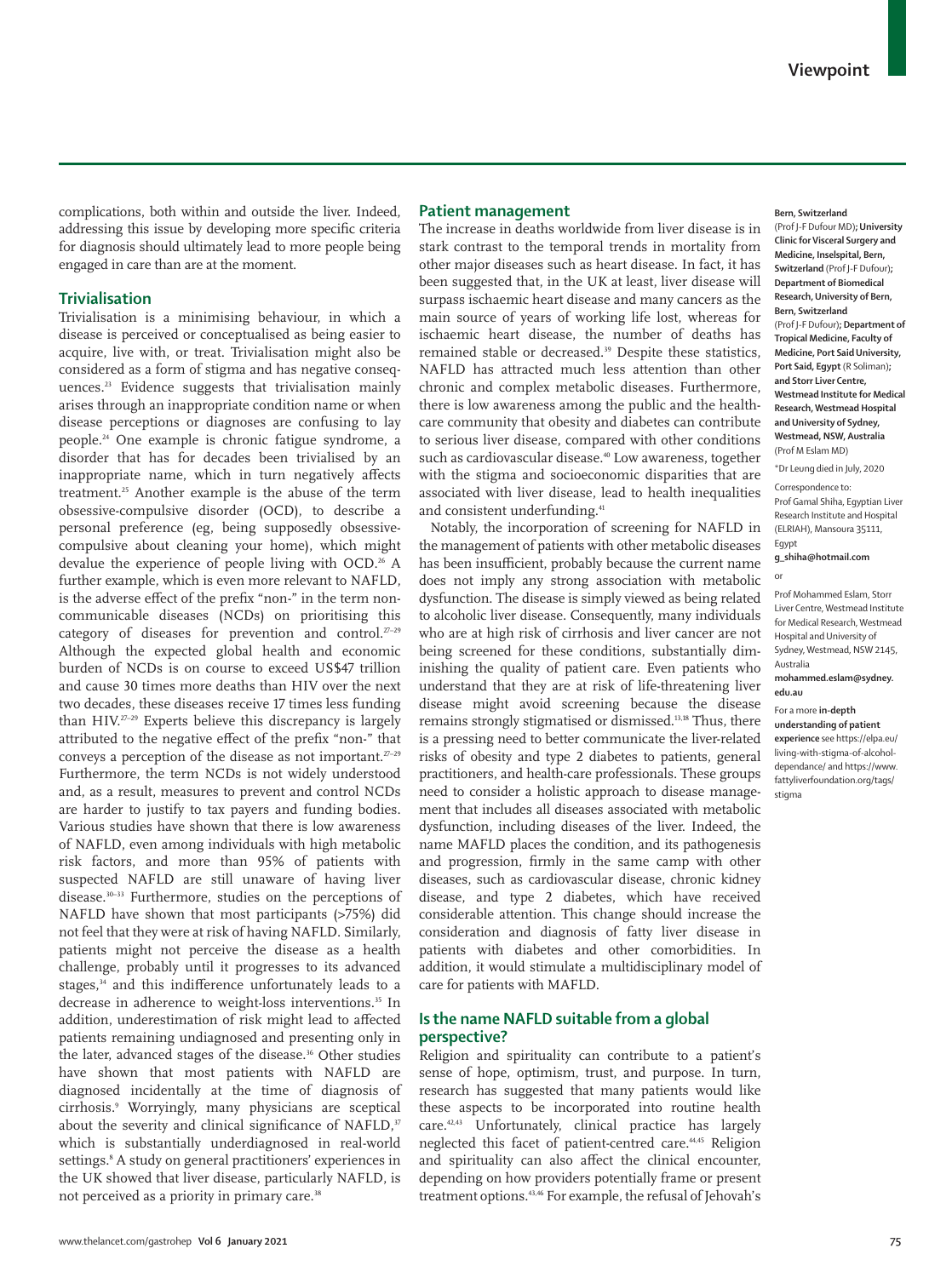Witnesses to accept blood products is well recognised. It has also been shown that baseline positive religious coping mechanisms (eg, spiritual support, seeking support from church members) are predictive of improved physical and mental health among older patients 2 years after hospitalisation.<sup>43</sup>

In this context, many parts of the world, including the Middle East, north Africa, large parts of Asia, and the Maldives (ie, regions with the highest prevalence of fatty liver disease) have both a religious prohibition on alcohol consumption and social discouragement of drinking. Unfortunately, intended or otherwise, strong stigma associated with the current term NAFLD remains and reference to alcohol is an additional stressor, reducing the likelihood that people will engage in health-seeking behaviour and support. Thus, from a global perspective, NAFLD is considered by many an unsuitable term.

# **The power of renaming**

# **Confusion and trivialisation**

Changing a disease label can have a pivotal effect on disease perceptions, causal beliefs, and management strategies.<sup>47,48</sup> Changing the name might be especially useful in contexts for which the lay perception of a disease does not align with the current understanding of the condition. Studies have shown that perceptions of consequences of severe illness were major determinants of lifestyle modification among patients with NAFLD.<sup>49</sup> Another study showed that a major barrier in the adoption and maintenance of the Mediterranean diet, a diet with beneficial effects on fatty liver disease, might be attributed in part to NAFLD conceptualisation and the viewing of long-term outcomes as inevitable.<sup>50</sup> Therefore, changing the name might be fundamental to helping patients properly understand their disease, including projected risks and complications at an early stage, so that they believe in the importance and effectiveness of changing their lifestyle to alter the course of the disease. In addition, the long and insidious natural history of NAFLD, before the occurrence of complication events, adds to the reduced awareness of the risks. Consequently, the condition becomes less of a priority in disease management than other diseases with earlier complication events. The move to the MAFLD nomenclature brings fatty liver disease into the fold with other metabolic diseases, which makes patients and physicians alike more cognisant than previously of the myriad other interconnected conditions, and also makes the disease easier to identify and relate with.

In similar contexts, previous studies in other diseases have shown the positive effects of changing disease names on perceptions and health outcomes. For example, studies have shown that the term gout was considered by patients and lay people as representing something more embarrassing, less serious, and less chronic than the disease itself; renaming to urate crystal arthritis led to improvements in disease perception, understanding, and beliefs about management.<sup>47,51</sup> Similarly, a targeted textmessage programme that changed patients' perceptions of their illness and medications led to improved medication adherence in young adults with asthma.52 As another example, a brief in-hospital intervention for illness perception after myocardial infarction led to fewer reports of angina symptoms after discharge and an earlier return to work than the control group who received the usual care from rehabilitation nurses.<sup>53</sup> Thus, the change to MAFLD could decrease confusion and trivialisation and increase disease awareness. Clearly, studies will need to be done to examine the effects of renaming to MAFLD on patient perceptions and outcomes.

### **Stigmatisation**

The power of renaming diseases extends to effects on stigma, and lessons can be garnered from other diseases. For example, the European Liver Patients' Association (ELPA) and the International PBC Foundation participated in the name-changing process of primary biliary cholangitis. Renaming the disease from primary biliary cirrhosis resulted in lowering the stigmatisation and discrimination of patients who were previously considered cirrhotic and who, as a consequence, did not have the same access to health-care services and health-care insurance.<sup>54,55</sup> In several Asian countries, schizophrenia has been renamed from split-mind disorder (a direct translation of the word schizophrenia) to attunement disorder. This change has been accompanied by improvements in attitudes toward patients and knowledge about the disease.<sup>56,57</sup> Mental health practitioners have suggested that the negative meaning of the name schizophrenia was one of the main reasons for not informing patients and guardians about the diagnosis.<sup>58</sup> In turn, the name change led to substantially increased disease notification rates.<sup>59</sup> In our experience, individuals living with fatty liver disease have been hoping for years that the word "alcoholic" would be dropped from the name. Noting their alcohol consumption as but one of multiple risk factors for liver disease would reduce stigmatisation and its attendant consequences. The change of nomenclature from NAFLD has been suggested as a priority at key events organised by ELPA and other patient organisations, as the connection between the term and patient stigmatisation was clear.<sup>60-62</sup> In sum, renaming a disease is seen as a means and an opportunity to reduce stigmatising negative beliefs and prejudice, which will translate to improved liver health.

### **Holistic patient management**

One of the challenges for fatty liver disease from a patient perspective is understanding who will be treating you—eg, whether it will be a hepatologist, diabetologist, obesity expert, or nutritionist.<sup>63</sup> Although it has been acknowledged that metabolic diseases require interdisciplinary care, the current NAFLD label is an obstacle in achieving this goal. Renaming would help to inform health professionals, policy makers, and society in general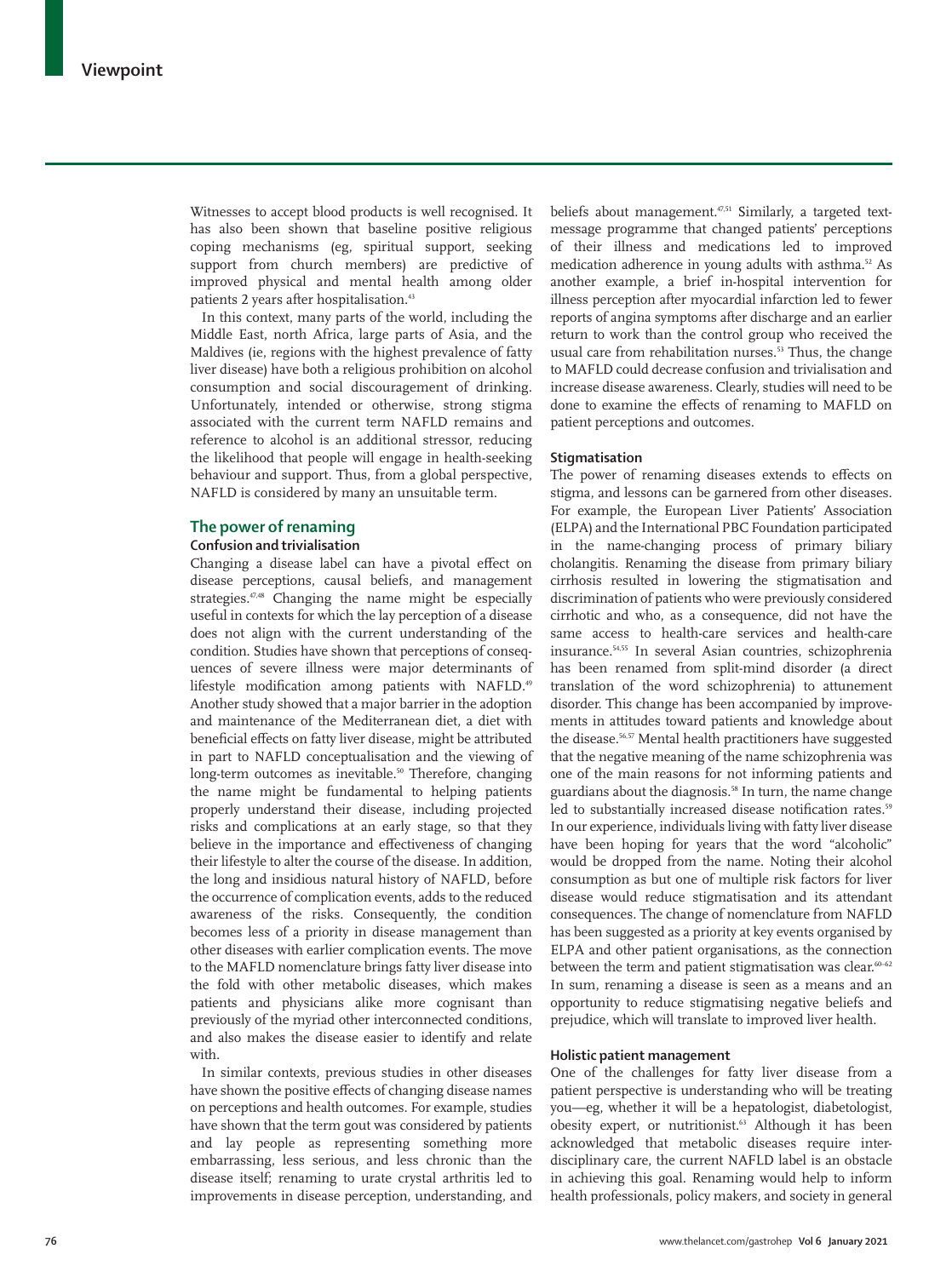of the tight interconnections between MAFLD, metabolic syndrome, and type 2 diabetes.<sup>64</sup>

The proposal for redefining and renaming fatty liver disease also attempts to provide simple diagnostic criteria, addressing concerns that previous definitions were only based on exclusions. For instance, people who have viral hepatitis can now be diagnosed with concomitant MAFLD; previously, they had been excluded from a NAFLD diagnosis. From our patient group perspective, the most universally embraced aspect of this name change is the definitive statement about what constitutes MAFLD as a standalone entity.

# **Patient advocacy organisations**

One estimate suggests that 844 million people have chronic liver disease, exceeding other major health problems, such as pulmonary disease (650 million), cardiovascular disease (540 million), and diabetes  $(422 \text{ million})$ .<sup>41</sup> Despite these numbers, the paucity of patient organisations for liver diseases compared with organisations for other related diseases is a challenge. Renaming and reframing the disease with the label "metabolic" can help establish collaboration with other metabolic disease patient groups (eg, obesity, diabetes, renal and cardiovascular disease), through actions such as shared media campaigns, policies, and funding advocacy, ultimately for the benefit of patients.

# **Breaking the cycle of underfunded liver disease research**

To raise funds to combat fatty liver disease, we need to translate the available evidence of disease burden into clear and simple, rather than technical, messages. These messages need to be conveyed to lay people in the context of community demands for better health, and political advocacy needs to be connected to this messaging. The term NAFLD represents a real barrier towards achieving this goal. Reframing to MAFLD would focus attention, stimulate shared funding with other metabolic diseases, and aid in implementing effective system-wide interventions.

# **Concerns and challenges of renaming**

A number of questions remain. For instance, should the new name reflect associated metabolic disorders? The answer to this question is a resounding yes. The name MAFLD and the term "metabolic" give an indication of the link to other comorbid factors such as obesity, diabetes, dyslipidaemia, cardiovascular morbidity, and hypertension. Hence, this uniform terminology will facilitate consistency in patient orientation and understanding.

The more serious form of NAFLD, non-alcoholic steatohepatitis, should also be considered as part of this discussion. Many of the same arguments against the use on the term "non-alcoholic" apply to this condition, and metabolic-associated steatohepatitis would recognise the transition from the early stage disease to the more severe forms. Alternatively, it might be better to have one



*Figure 2:* **Implications for redefining fatty liver disease from a patient perspective**

.<br>MAFLD=metabolic-associated fatty liver disease. NAFLD=non-alcoholic fatty liver disease.

umbrella term (MAFLD) that could be easily explained to patients without confusing them with various terms. Medically, the progression can be classified with different severity stages.

There have also been concerns that renaming the disease from NAFLD to MAFLD will result in confusion. We appreciate these concerns; however, improved medical care for individuals most in need or left behind will bring comfort and respect rather than let them down and perpetuate the cycle of stigmatisation and confusion. Renaming will also allow a patient-centred holistic approach to care that addresses a disease caused by metabolic dysfunction.

Although the update of nomenclature and disease definition represents a positive first step towards better management of the disease, challenges and unmet needs still remain, such as finding effective pharmacological therapies for the disease and better non-invasive diagnostic methods, and developing more efficient strategies for screening for MAFLD and its complications, among high-risk populations, than are being used currently. These challenges will require further research from experts.

### **Recommendation**

Adopting the name MAFLD is important for a range of stakeholders, especially patients, and is timely and needed to overcome the adverse effects of the current name, while simultaneously meeting the pressing needs of both patients and their families (figure 2). A similar adoption of the term metabolic-associated steatohepatitis should be included to maintain consistency with the disease process; alternatively, this classification could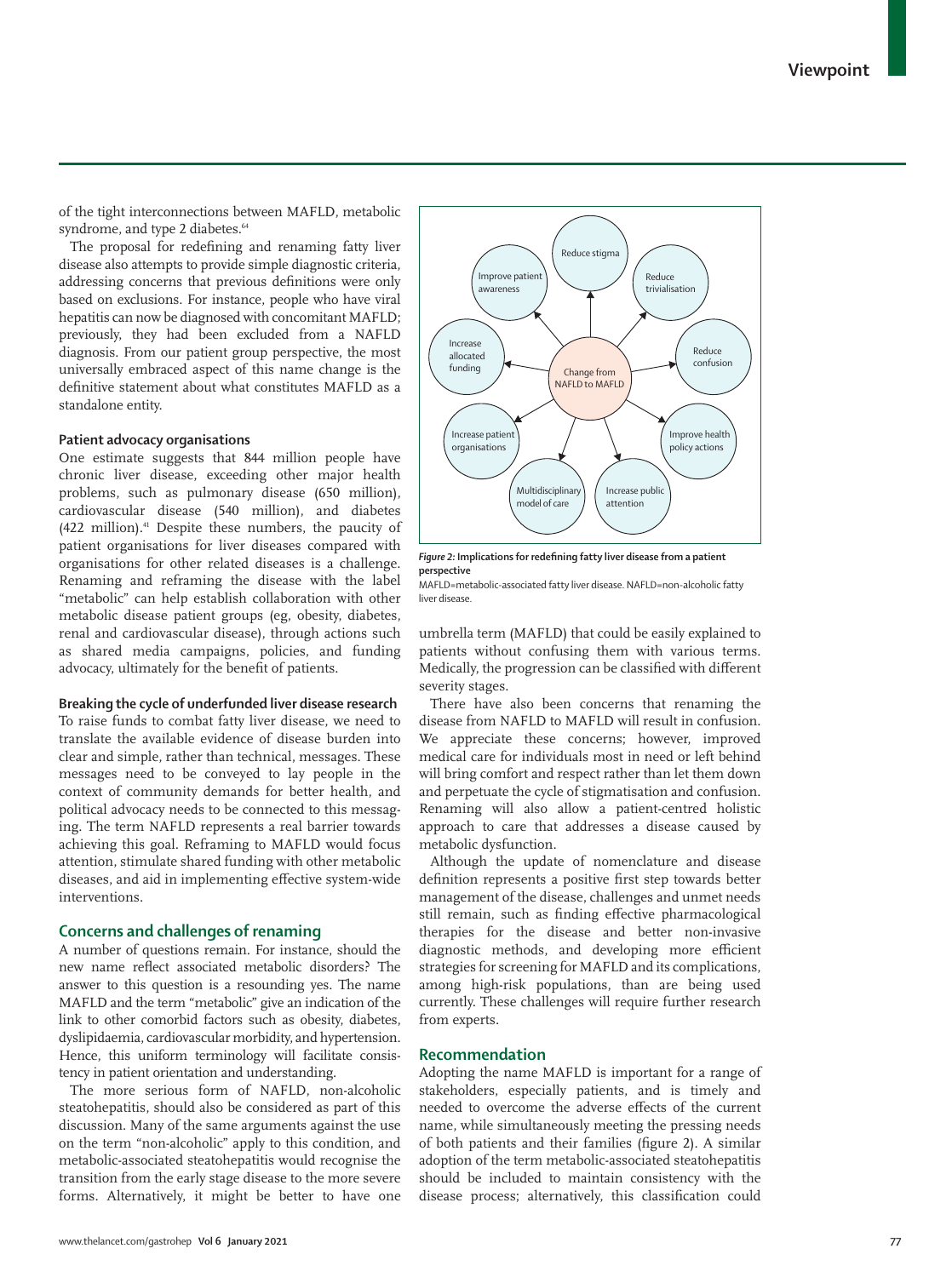simply be abandoned. The right name will enhance recognition of fatty liver diseases as a public health issue, help with branding, public relations, and educational outreach, and will assist in expanding research support.

### **Contributors**

Following discussions, an initial concept sheet was developed by GS, RS, and MK, and then circulated to the potential panel of contributors. The remaining authors provided their thoughts and inputs on this concept sheet. Subsequently, a manuscript was drafted by GS and RS, circulated to the panel, and feedback incorporated over several rounds of revision. GS and RS contributed to the conceptualisation and drafting of the manuscript and approved the final version. MK, WE, TC, PV-M, SH, BR, CM, SS, AC, MM, FB, NWYL, VM, SO, EB, NP, AEH, TR, EP, BB, MA, CKD, LM, YK, J-FD, and ME contributed to the conceptualisation and critical review of the manuscript and approved the final version.

### **Declaration of interests**

MK reports grants from AbbVie, MedicoPharmacia, MSD, Bayer, Bristol-Myers Squibb, Echosens, Gilead, Genfit, Intercept, Ipsen, Janssen, Norgine, Novartis, Roche Diagnostics, and Sirtex, outside the submitted work. J-FD reports fees for advisory work with AbbVie, Bayer, Bristol-Myers Squibb, Falk, Genfit, Genkyotex, Gilead Sciences, HepaRegenix, Intercept, Lilly, Merck, and Novartis, and speaking and teaching fees from Bayer, Bristol-Myers Squibb, Intercept, Genfit, Gilead Sciences, Novartis, and Roche, outside the submitted work. All other authors declare no competing interests.

#### **References**

- 1 Nickel B, Barratt A, Copp T, Moynihan R, McCaffery K. Words do matter: a systematic review on how different terminology for the same condition influences management preferences. *BMJ Open*  2017; **7:** e014129.
- 2 Nickel B, Moynihan R, Barratt A, Brito JP, McCaffery K. Renaming low risk conditions labelled as cancer. *BMJ* 2018; **362:** k3322.
- Hagger MS, Koch S, Chatzisarantis NLD, Orbell S. The common sense model of self-regulation: meta-analysis and test of a process model. *Psychol Bull* 2017; **143:** 1117–54.
- Petrie KJ, Weinman J. Patients' perceptions of their illness: the dynamo of volition in health care. *Curr Dir Psychol Sci* 2012; **21:** 60–65.
- 5 Vahdat S, Hamzehgardeshi L, Hessam S, Hamzehgardeshi Z. Patient involvement in health care decision making: a review. *Iran Red Crescent Med J* 2014; **16:** e12454.
- 6 Seidlein A-H, Salloch S. Illness and disease: an empirical-ethical viewpoint. *BMC Med Ethics* 2019; **20:** 5.
- 7 Vincensi BB. Interconnections: spirituality, spiritual care, and patient-centered care. *Asia Pac J Oncol Nurs* 2019; **6:** 104–10.
- 8 Alexander M, Loomis AK, Fairburn-Beech J, et al. Real-world data reveal a diagnostic gap in non-alcoholic fatty liver disease. *BMC Med* 2018; **16:** 130.
- 9 Bertot LC, Jeffrey GP, Wallace M, et al. Nonalcoholic fatty liver disease-related cirrhosis is commonly unrecognized and associated with hepatocellular carcinoma. *Hepatol Commun* 2017; **1:** 53–60.
- 10 Eslam M, Sanyal AJ, George J, et al. MAFLD: a consensus-driven proposed nomenclature for metabolic associated fatty liver disease. *Gastroenterology* 2020; **158:** 1999–2014.
- 11 Eslam M, Newsome PN, Anstee QM, et al. A new definition for metabolic associated fatty liver disease: an international expert consensus statement. *J Hepatol* 2020; **73:** 202–09.
- 12 Stangl AL, Earnshaw VA, Logie CH, et al. The Health Stigma and Discrimination Framework: a global, crosscutting framework to inform research, intervention development, and policy on healthrelated stigmas. *BMC Med* 2019; **17:** 31.
- 13 Vaughn-Sandler V, Sherman C, Aronsohn A, Volk ML. Consequences of perceived stigma among patients with cirrhosis. *Dig Dis Sci* 2014; **59:** 681–86.
- 14 Vega WA, Rodriguez MA, Ang A. Addressing stigma of depression in Latino primary care patients. *Gen Hosp Psychiatry* 2010; **32:** 182–91.
- Sirey JA, Bruce ML, Alexopoulos GS, et al. Perceived stigma as a predictor of treatment discontinuation in young and older outpatients with depression. *Am J Psychiatry* 2001; **158:** 479–81.
- 16 Sirey JA, Bruce ML, Alexopoulos GS, Perlick DA, Friedman SJ, Meyers BS. Stigma as a barrier to recovery: perceived stigma and patient-rated severity of illness as predictors of antidepressant drug adherence. *Psychiatr Serv* 2001; **52:** 1615–20.
- 17 Fagerström C, Frisman GH. Living with liver cirrhosis: a vulnerable life. *Gastroenterol Nurs* 2017; **40:** 38–46.
- 18 Schomerus G, Lucht M, Holzinger A, Matschinger H, Carta MG, Angermeyer MC. The stigma of alcohol dependence compared with other mental disorders: a review of population studies. *Alcohol Alcohol* 2011; **46:** 105–12.
- Sogolow ED, Lasker JN, Sharim RR, Weinrieb RM, Sass DA. Stigma and liver disease. *Illn Crisis Loss* 2010; **18:** 229–55.
- Dan AA, Kallman JB, Wheeler A, et al. Health-related quality of life in patients with non-alcoholic fatty liver disease. *Aliment Pharmacol Ther* 2007; **26:** 815–20.
- Eslam M, Valenti L, Romeo S. Genetics and epigenetics of NAFLD and NASH: clinical impact. *J Hepatol* 2018; **68:** 268–79.
- Eslam M, Sanyal AJ, George J. Toward more accurate nomenclature for fatty liver diseases. *Gastroenterology* 2019; **157:** 590–93.
- 23 Kushner I, Greco PJ, Saha PK, Gaitonde S. The trivialization of diagnosis. *J Hosp Med* 2010; **5:** 116–19.
- 24 Robinson P, Turk D, Jilka S, Cella M. Measuring attitudes towards mental health using social media: investigating stigma and trivialisation. *Soc Psychiatry Psychiatr Epidemiol* 2019; **54:** 51–58.
- Jason LA, Eisele H, Taylor RR. Assessing attitudes toward new names for chronic fatigue syndrome. *Eval Health Prof* 2001; **24:** 424–35.
- 26 Pavelko R, Myrick JG. Tweeting and trivializing: how the trivialization of obsessive–compulsive disorder via social media impacts user perceptions, emotions, and behaviors. *Imagin Cogn Pers* 2016; **36:** 41–63.
- Kozelka EE, Jenkins JH. Renaming non-communicable diseases. *Lancet Glob Health* 2017; **5:** e655.
- 28 Zou G, Decoster K, McPake B, Witter S. Renaming non-communicable diseases. *Lancet Glob Health* 2017; **5:** e656.
- 29 Lincoln P. Renaming non-communicable diseases. *Lancet Glob Health* 2017; **5:** e654.
- 30 Cleveland ER, Ning H, Vos MB, et al. Low awareness of nonalcoholic fatty liver disease in a population-based cohort sample: the CARDIA study. *J Gen Intern Med* 2019; **34:** 2772–78.
- Singh A, Dhaliwal AS, Singh S, et al. Awareness of nonalcoholic fatty liver disease is increasing but remains very low in a representative US cohort. *Dig Dis Sci* 2020; **65:** 978–86.
- 32 Zhang W, Chao S, Chen S, et al. Awareness and knowledge of nonalcoholic fatty liver disease among office employees in Beijing, China. *Dig Dis Sci* 2019; **64:** 708–17.
- 33 Wieland AC, Mettler P, McDermott MT, Crane LA, Cicutto LC, Bambha KM. Low awareness of nonalcoholic fatty liver disease among patients at high metabolic risk. *J Clin Gastroenterol* 2015; **49:** e6–10.
- 34 Mlynarsky L, Schlesinger D, Lotan R, et al. Non-alcoholic fatty liver disease is not associated with a lower health perception. *World J Gastroenterol* 2016; **22:** 4362–72.
- 35 Stewart KE, Levenson JL. Psychological and psychiatric aspects of treatment of obesity and nonalcoholic fatty liver disease. *Clin Liver Dis* 2012; **16:** 615–29.
- Goh GB, Kwan C, Lim SY, et al. Perceptions of non-alcoholic fatty liver disease—an Asian community-based study. *Gastroenterol Rep (Oxf)* 2016; **4:** 131–35.
- 37 Wattacheril J, Chalasani N. Nonalcoholic fatty liver disease (NAFLD): is it really a serious condition? *Hepatology* 2012; **56:** 1580–84.
- Standing HC, Jarvis H, Orr J, et al. GPs' experiences and perceptions of early detection of liver disease: a qualitative study in primary care. *Br J Gen Pract* 2018; **68:** e743–49.
- 39 Williams R, Alexander G, Armstrong I, et al. Disease burden and costs from excess alcohol consumption, obesity, and viral hepatitis: fourth report of *The Lancet* Standing Commission on Liver Disease in the UK. *Lancet* 2018; **391:** 1097–107.
- Lazarus JV, Ekstedt M, Marchesini G, et al. A cross-sectional study of the public health response to non-alcoholic fatty liver disease in Europe. *J Hepatol* 2020; **72:** 14–24.